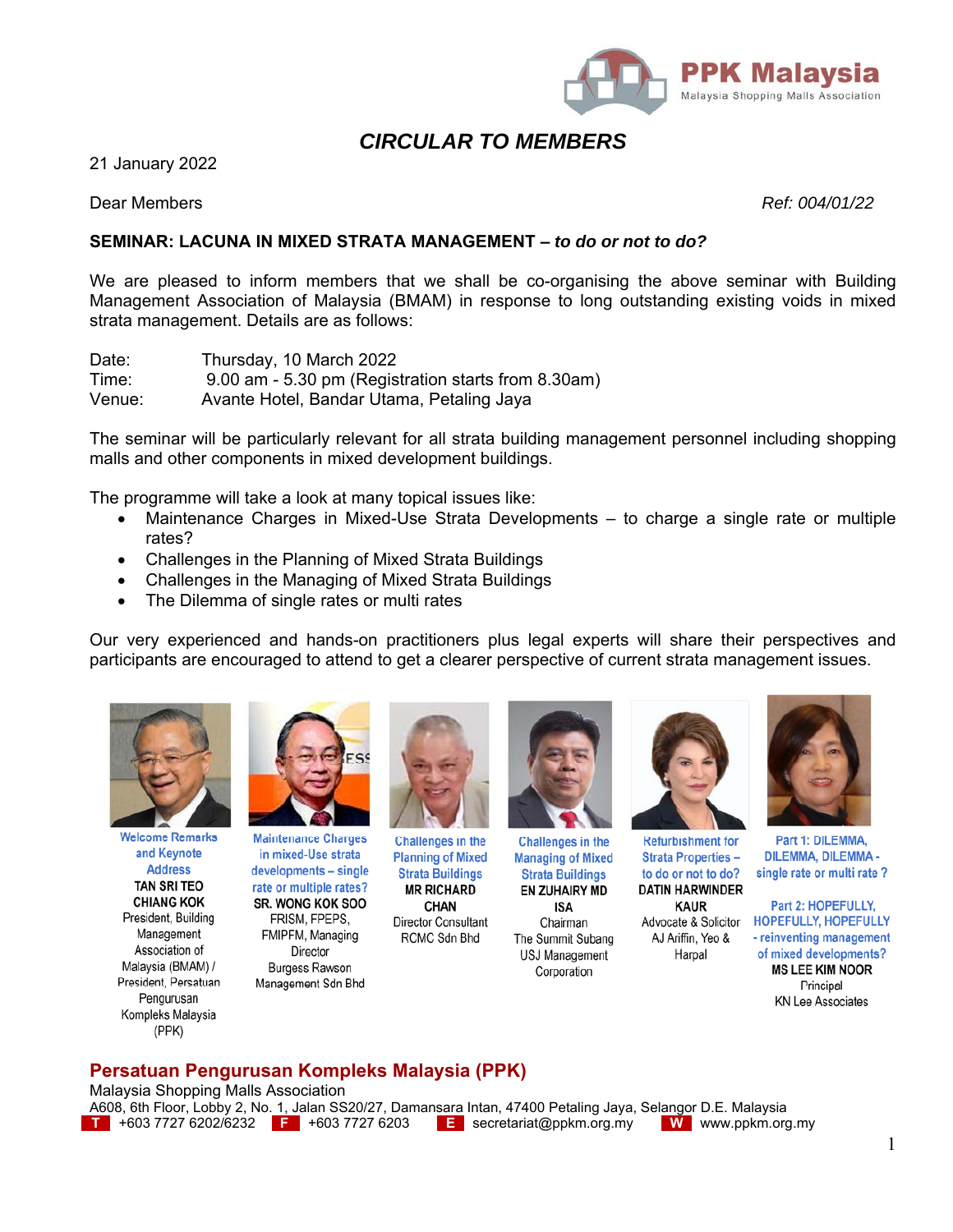Seminar fees are as follows and interested participants are requested to register at the following links:

## **Single Registration:**

- **PPK/BMAM Member: RM498.20 per pax**
- **Non Member: RM572.40 per pax**

**Kindly register at this link or scan the QR code below:**

https://forms.gle/4kHnX4frZiuL8oVm8



#### **Group Registrations for minimum 3 names from the same company:**

- **PPK/BMAM Member: RM445.20**
- **Non Member: RM519.40**

**Kindly register at this link or scan the QR code below:** https://forms.gle/F8n8Q3GzwDHJ9iWT9



Kindly note that we have applied for CPD hours from the Board of Valuers, Appraisers, Estate Agents and Property Managers (BOVAEP) for this seminar. Therefore, for those who require the above CPD hours to be credited to you, please ensure that you complete the section requiring your Registered Property Manager number in the said form(s) so that we can issue the e-certificate to you accordingly.

Further details are as indicated in the attached programme and we look forward to your registrations before the **closing date of Monday, 28 February 2022** and to take note of the following:

- Once you have registered for either of the above categories, it is deemed as confirmed so we shall invoice you accordingly and no cancellations will be allowed thereafter
- We reserve the right to admit only participants who have registered with us and not otherwise
- Upon arrival at the seminar venue, the organisers will supply one (1) covid-19 rapid antigen selftest kit per participant and participants will be required to carry out their own ORAL SELF TEST prior to registration. Admission to the seminar will only be allowed for those with negative results.
- Please ensure all payments are remitted online before the closing date abovementioned

In the meantime, please call PPK Secretariat at 03-7727 6232 if you require further details on registration etc. or email to secretariat@ppkm.org.my.

Thank you.

Yours faithfully **PERSATUAN PENGURUSAN KOMPLEKS MALAYSIA (PPK)** 

**TAN SRI DATO TEO CHIANG KOK**  President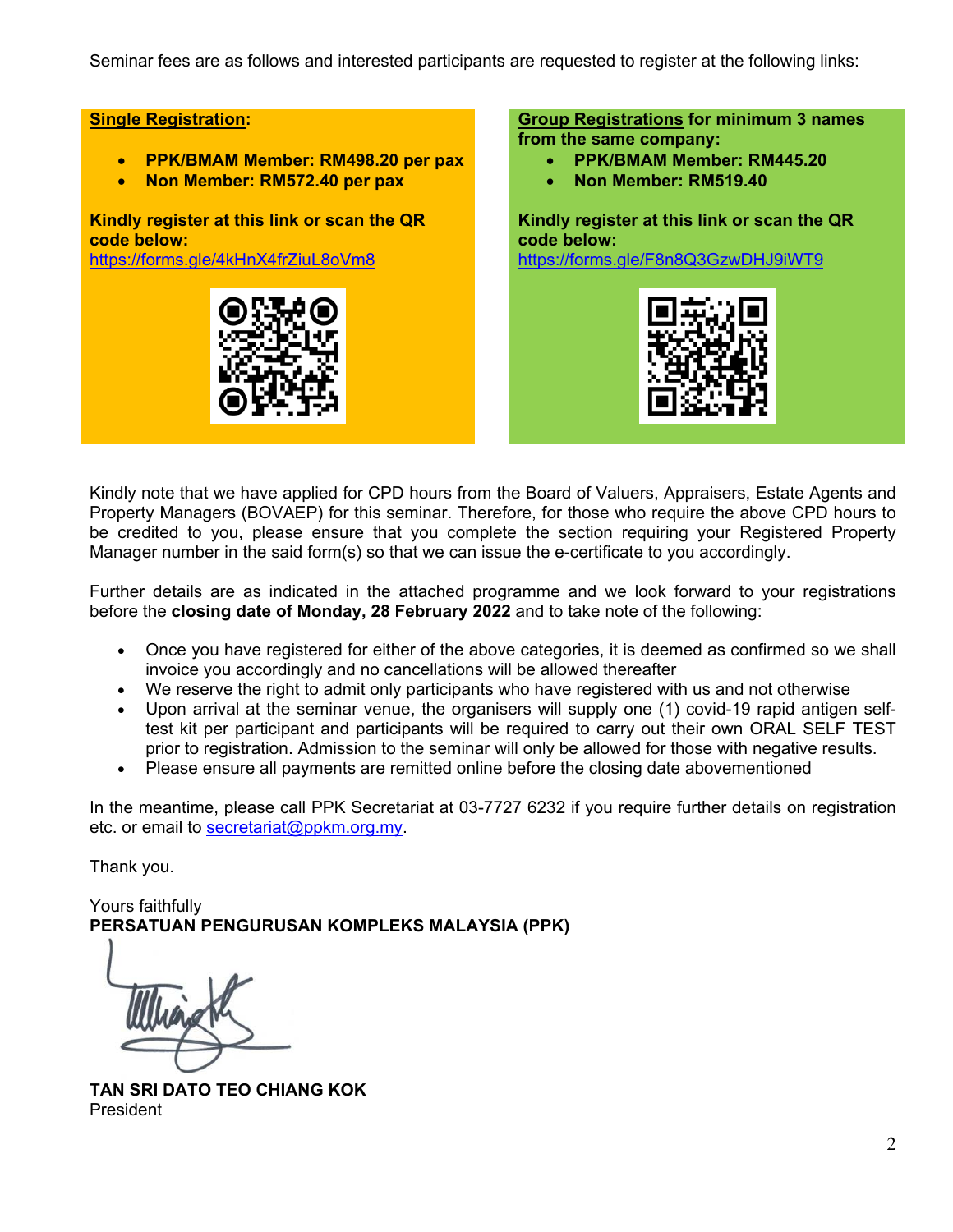



#### **SEMINAR: Lacuna in Mixed Strata Management**  *( to do or not to do ?)*  **Thursday, 10 March 2022 Venue: Avante Hotel, Bandar Utama, Petaling Jaya**

| $08.30 - 09.00am$                                                                                                                                                | Registration / Welcome coffee/tea                                                                                                                                                                                                                                                                                                                                                                                                                                                                                                                                                                                                                                                                                                                                         |
|------------------------------------------------------------------------------------------------------------------------------------------------------------------|---------------------------------------------------------------------------------------------------------------------------------------------------------------------------------------------------------------------------------------------------------------------------------------------------------------------------------------------------------------------------------------------------------------------------------------------------------------------------------------------------------------------------------------------------------------------------------------------------------------------------------------------------------------------------------------------------------------------------------------------------------------------------|
| $09.00 - 09.30$ am                                                                                                                                               | <b>Welcome Remarks and Keynote Address</b>                                                                                                                                                                                                                                                                                                                                                                                                                                                                                                                                                                                                                                                                                                                                |
| TAN SRI TEO CHIANG KOK<br>President, Building<br>Management Association of<br>Malaysia (BMAM) /<br>President, Persatuan<br>Pengurusan Kompleks<br>Malaysia (PPK) | Tan Sri Dato CK Teo has been a distinguished stalwart in<br>the property industry for 48 years and is a Director with<br>Bandar Utama City Corporation, developer of the award-<br>winning Bandar Utama township which is home to the very<br>successful and award-winning 1Utama Shopping Centre.<br>businesses<br>The<br>Group's<br>encompass<br>property<br>development, property investments, oil-palm plantations,<br>financial services, electricity wholesaler & distributor,<br>township multi-media network facility & service provider<br>and private university college.                                                                                                                                                                                       |
|                                                                                                                                                                  | An engineer by profession, Tan Sri Teo is very hands-on in<br>shopping mall development, and has headed and remains<br>closely involved in numerous key organisations in the<br>property industry and various committees. He is actively<br>involved in Persatuan Pengurusan Kompleks Malaysia<br>(PPK) or Malaysia Shopping Malls Association, having<br>been on the Board of Advisors of PPK Malaysia since<br>2002 and is currently the President since 2018 to date. He<br>was the inaugural BMAM President from 2010 - 2014 and<br>is the current President since 2018 to date.                                                                                                                                                                                      |
| $09.30 - 10.15$ am<br><b>SR. WONG KOK SOO</b><br>FRISM, FPEPS, FMIPFM,<br><b>Managing Director</b><br><b>Burgess Rawson Management</b><br>Sdn Bhd                | <b>Charges</b><br><b>Mixed-Use</b><br><b>Strata</b><br><b>Maintenance</b><br>in<br>Developments - single rate or multiple rates?<br>(Part 1)<br>Like pretty ladies, the mixed-use strata developments<br>come in different shapes and sizes. Can one size dress fit<br>all the pretty ladies? The same question applies to the<br>rates of maintenance charges. The answer may be YES or<br>NO depending on each specific strata development! There<br>is real confusion and complication in the industry.<br>Nevertheless, "within the problem, lies the solution" quote<br>by Milton Katselas. Hence, the speaker will shed some<br>light on this confused state of affairs in which the remedy<br>will definitely require nothing less than a Paradigm Shift.<br>$***$ |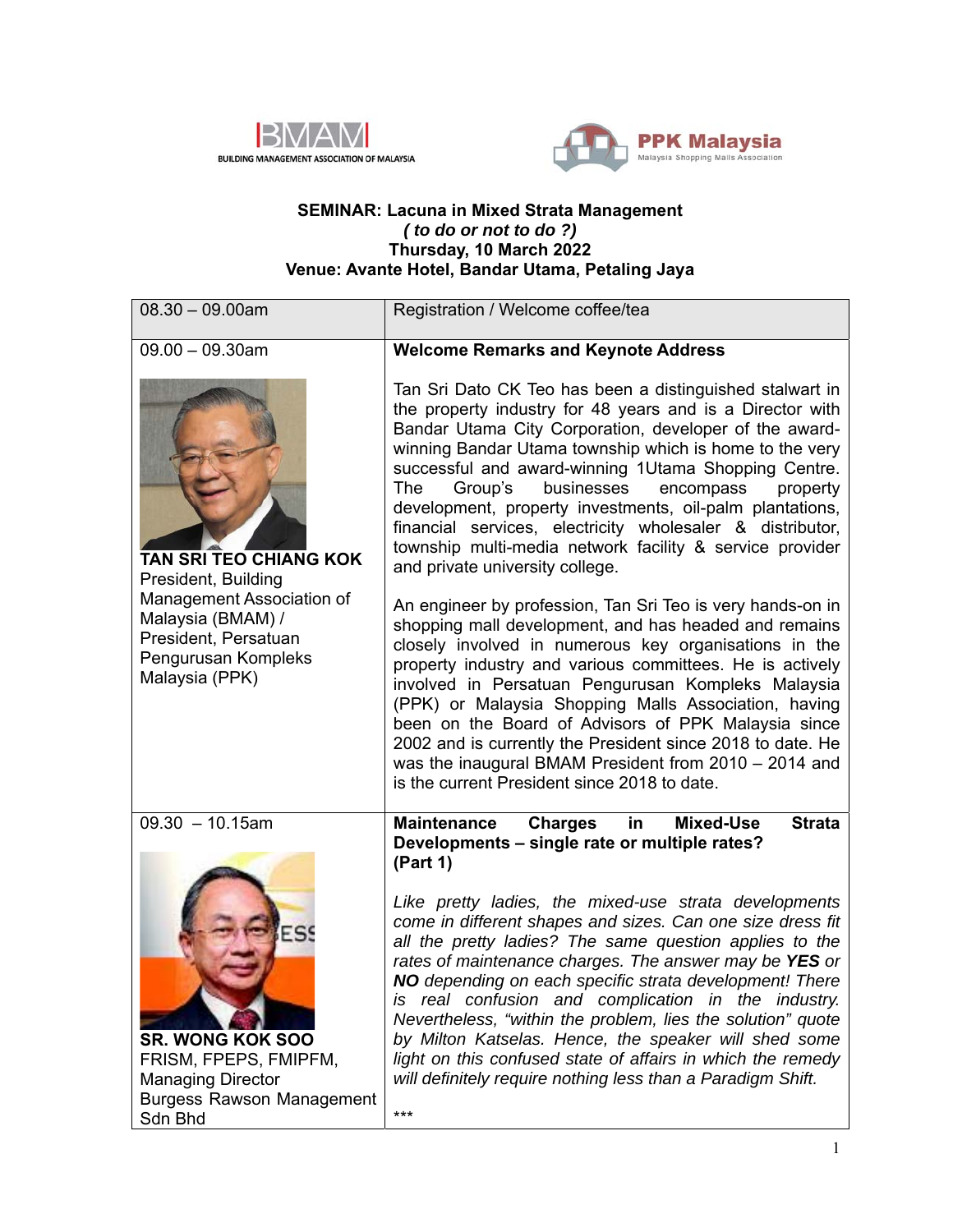|                      | Wong Kok Soo is the Managing Director of Burgess<br>Rawson Management Sdn Bhd - a niche market<br>professional property management and consultancy firm,<br>having a property management stable of projects in the<br>Klang Valley with special focus on integrated mixed-use<br>strata developments. Wong is a fellow of the professional<br>bodies: RISM, PEPS and MIPFM; and a former member of<br>the Board of Valuers, Appraisers, Estate Agents and<br>Property Managers (BOVAEP). He has been the property<br>management technical advisor to PEPS and the National<br>Association of House Buyers (HBA) since 2013.        |
|----------------------|------------------------------------------------------------------------------------------------------------------------------------------------------------------------------------------------------------------------------------------------------------------------------------------------------------------------------------------------------------------------------------------------------------------------------------------------------------------------------------------------------------------------------------------------------------------------------------------------------------------------------------|
|                      | Wong is the recipient of awards by BOVAEP and RISM for<br>his eminent contributions to the property management<br>industry. He was actively involved in the drafting and<br>working<br>committees<br>for<br>the<br>Malaysian<br>Property<br>Management Practice Standards; the Strata Management<br>Act 2013 and regulations; the Standard Formulation of<br>Allocated Share Units and Share Units.<br>He has<br>successfully formed the first Subsidiary Management<br>Corporation in Malaysia at the One Mont' Kiara strata<br>development, Kuala Lumpur. He is currently a renowned<br>authority and speaker on these subjects. |
| 10.15 am             | <b>Coffee Break</b>                                                                                                                                                                                                                                                                                                                                                                                                                                                                                                                                                                                                                |
| $10.30 - 11.15$ am   | <b>Mixed-Use</b><br><b>Charges</b><br><b>Strata</b><br><b>Maintenance</b><br>in<br>Developments - a single rate or multiple rates?                                                                                                                                                                                                                                                                                                                                                                                                                                                                                                 |
|                      | (Part 2)<br>by Sr. Wong Kok Soo                                                                                                                                                                                                                                                                                                                                                                                                                                                                                                                                                                                                    |
| $11.15 - 12.00$ noon | <b>Challenges in the Planning of Mixed Strata Buildings</b>                                                                                                                                                                                                                                                                                                                                                                                                                                                                                                                                                                        |
|                      | There are always disputes between property consultants<br>during the planning of mixed developments as different<br>experts have their differing objectives and preferences.<br>Richard will share some of these challenges and how to<br>attempt at a happy solution for all parties.<br>***                                                                                                                                                                                                                                                                                                                                      |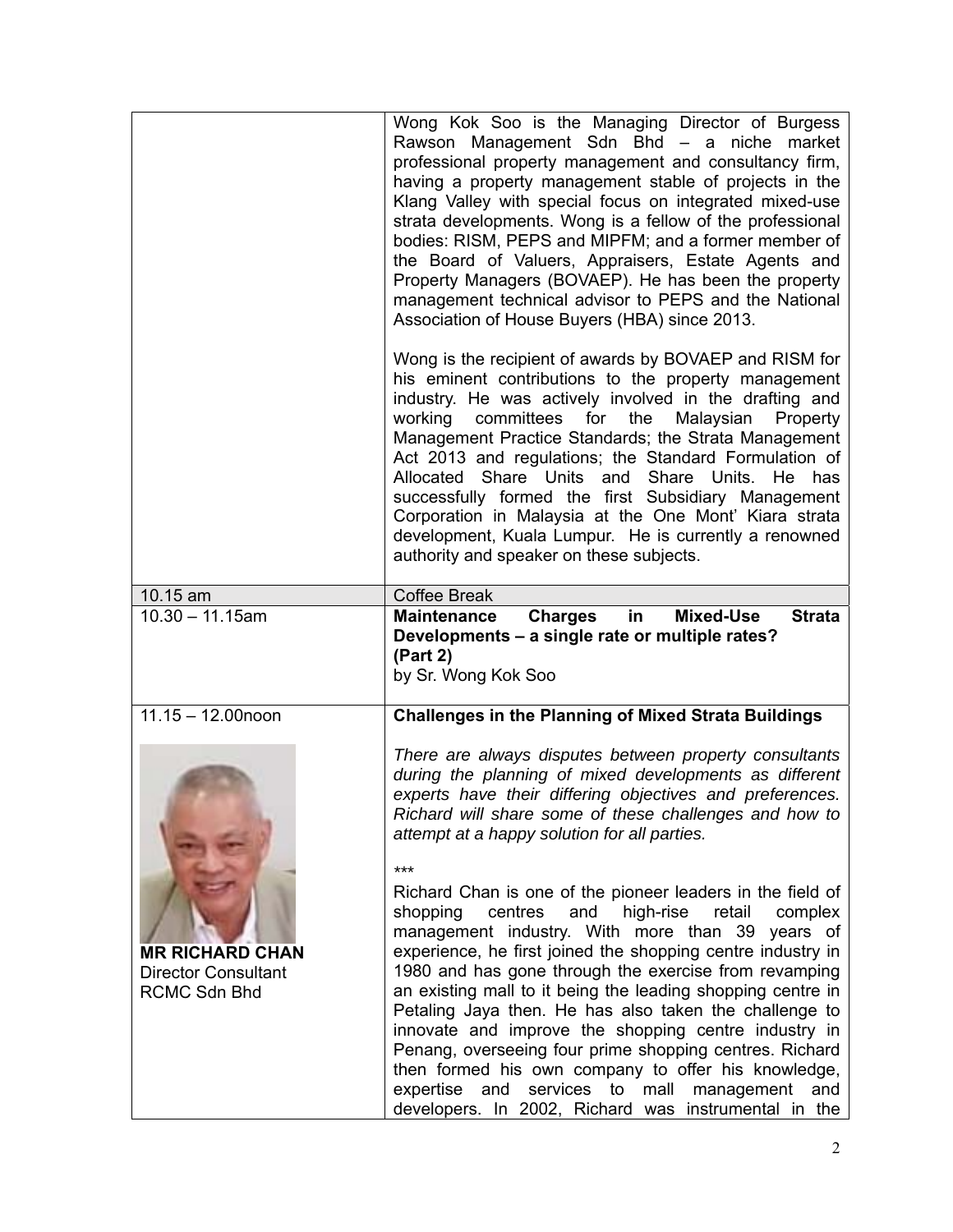|                                                                                                          | professional development, training and certification of Mall<br>Managers, Marketing Managers and Operation Managers<br>for PPK Malaysia (Malaysia Shopping Malls Association).<br>He has also conducted training courses for various<br>organisations and have been invited as a speaker to many<br>seminars and conferences. Since 2018, Richard has<br>officially been appointed a Registered Property Manager<br>and has been called to serve as Board Member (2019 -<br>2021) with the Board of Valuers, Appraisers, Estate Agents<br>and Property Managers Malaysia.                                                                                                                                                                                                                                                                                                                                                                                                                                                                                                                                                                                                                                                                                                                                                                                                                                |
|----------------------------------------------------------------------------------------------------------|----------------------------------------------------------------------------------------------------------------------------------------------------------------------------------------------------------------------------------------------------------------------------------------------------------------------------------------------------------------------------------------------------------------------------------------------------------------------------------------------------------------------------------------------------------------------------------------------------------------------------------------------------------------------------------------------------------------------------------------------------------------------------------------------------------------------------------------------------------------------------------------------------------------------------------------------------------------------------------------------------------------------------------------------------------------------------------------------------------------------------------------------------------------------------------------------------------------------------------------------------------------------------------------------------------------------------------------------------------------------------------------------------------|
| $12.00 - 12.45$ pm                                                                                       | <b>Challenges in the Managing of Mixed Strata Buildings</b>                                                                                                                                                                                                                                                                                                                                                                                                                                                                                                                                                                                                                                                                                                                                                                                                                                                                                                                                                                                                                                                                                                                                                                                                                                                                                                                                              |
| <b>EN ZUHAIRY MD ISA</b><br>Chairman<br><b>USJ</b><br>The Summit Subang<br><b>Management Corporation</b> | This paper looks into the roles of the MC, the Management<br>Committee and Property Managers in managing mixed<br>strata buildings which are getting more complex and<br>warrant close cooperation by all, including the strata<br>owners. Strata properties in Malaysia are getting popular<br>especially in the urban areas. As the population density in<br>urban centres are expected to grow continuously, more<br>and more mixed developments now exist where<br>developers claim that people can live, work and shop/play,<br>all within the same building complex. Hence, a mixed<br>development would have residential blocks, office towers,<br>a retail mall or shops, car parks and a hotel all rolled into<br>one. The number of strata properties are expected to rise<br>help to promote<br>continuously<br>which<br>the<br>mixed<br>developments to be developed under a strata scheme.<br>Strata developments are supposed to operate as a<br>democracy, where unit owners collectively decide how to<br>best manage the property that they share via the<br>Management Corporation (MC). At the end of the day,<br>everything comes down to strong relationships, and mutual<br>trust and respect for each other. The MC serves to<br>represent all the strata unit owners, where its members are<br>voted in by all other unit owners who attend the Annual<br>General Meeting (AGM). |
|                                                                                                          | ***<br>Encik Zuhairy bin Md Isa is the Deputy CEO of AmREIT<br>Managers Sdn Bhd and currently responsible for the<br>investment strategies and property portfolio planning of<br>AmFIRST REIT.                                                                                                                                                                                                                                                                                                                                                                                                                                                                                                                                                                                                                                                                                                                                                                                                                                                                                                                                                                                                                                                                                                                                                                                                           |
|                                                                                                          | currently holds the Capital Markets Services<br>He<br>Representative's License under the Capital Markets and<br>Services Act 2007 since April 2014 and a Registered<br>Property Manager with the Board of Valuers, Appraisers,<br>Estate Agents and Property Managers of Malaysia.                                                                                                                                                                                                                                                                                                                                                                                                                                                                                                                                                                                                                                                                                                                                                                                                                                                                                                                                                                                                                                                                                                                       |
|                                                                                                          | Encik Zuhairy has more than fifteen (15) years of related<br>working experience throughout Malaysia as well as                                                                                                                                                                                                                                                                                                                                                                                                                                                                                                                                                                                                                                                                                                                                                                                                                                                                                                                                                                                                                                                                                                                                                                                                                                                                                           |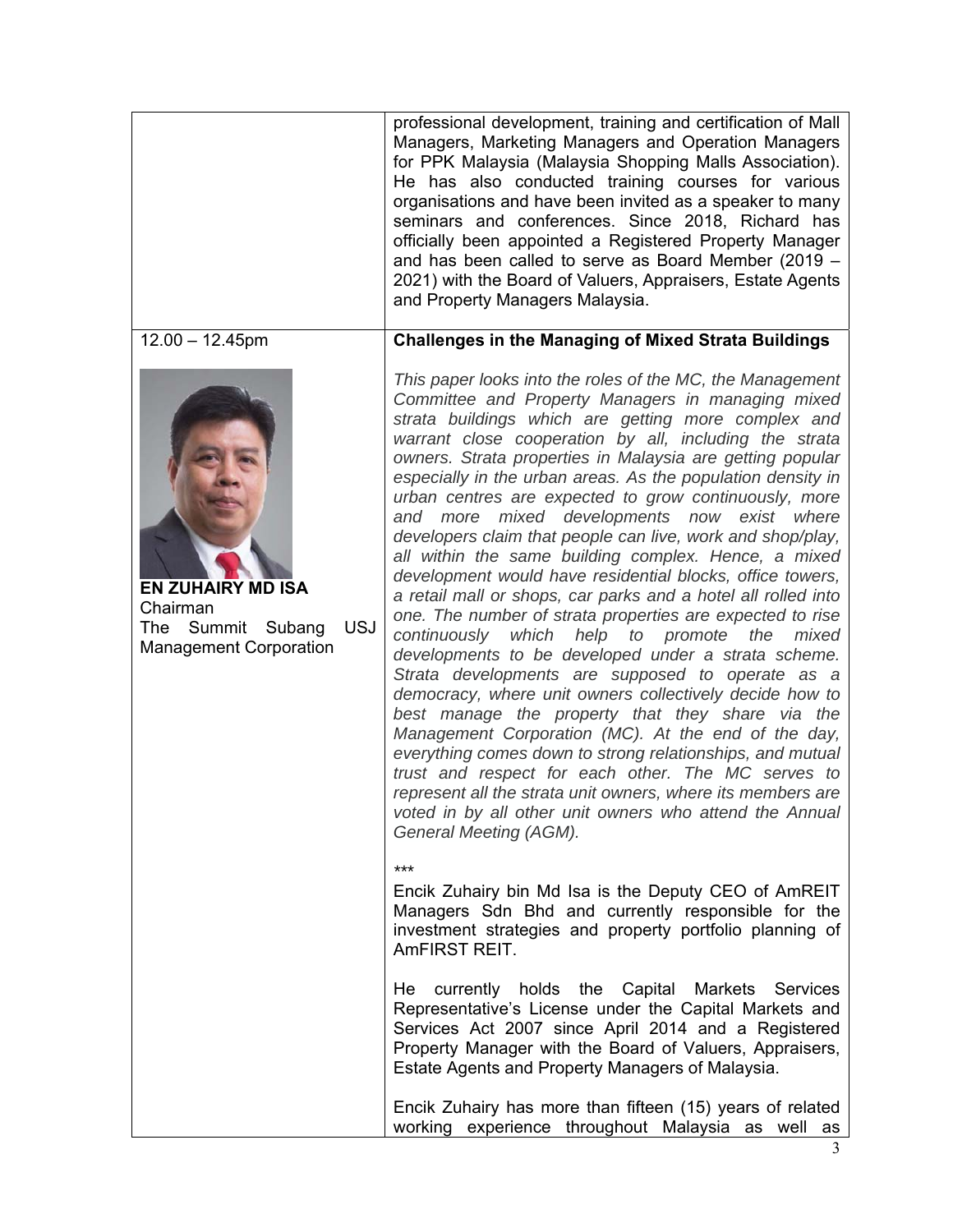|                                                                                                     | Indonesia. He had served as a director for the subsidiaries<br>involved in logistics in Malaysia and property development<br>in Indonesia, namely MIEL Logistics Sdn Bhd and PT Miel<br>Nusantara Development.<br>He is the present and past Chairman of The Summit<br>Subang USJ Management Corporation representing<br>AmFIRST REIT, spearheading the management and<br>operations of the integrated strata development. He was<br>the Vice Chairman of the MRMA for 2014 and 2015.<br>He graduated from the University of Newcastle Upon-<br>Tyne, United Kingdom with Postgraduate Diploma in Town<br>Planning.                                                                                                                                                                 |
|-----------------------------------------------------------------------------------------------------|-------------------------------------------------------------------------------------------------------------------------------------------------------------------------------------------------------------------------------------------------------------------------------------------------------------------------------------------------------------------------------------------------------------------------------------------------------------------------------------------------------------------------------------------------------------------------------------------------------------------------------------------------------------------------------------------------------------------------------------------------------------------------------------|
| $12.45 - 1.00$ pm<br><b>MODERATOR:</b><br><b>IR LEE WENG ONN</b><br>Deputy President<br><b>BMAM</b> | Q & A Session<br>Ir. Lee is a civil/structural engineer and the director of a<br>C&S consulting engineering practice located in Subang<br>Jaya.<br>He graduated with a BE (civil) with $1st$ class honours in<br>1980 and a ME in 1981, both from the University of<br>Auckland, N.Z.<br>He has worked for $2\frac{1}{2}$ years as a structural engineer with<br>the HDB, Singapore from 1981.<br>He has served in the Council of the Institution of<br>Engineers, Malaysia, from 1994 to 2016, as Council<br>member, Hon. Treasurer, Hon. Secretary and Vice<br>President.<br>He was also a Board Member of the Board of Engineers,<br>Malaysia, from 2000 to 2003 and the Board of Town<br>Planners, Malaysia from 2002 to 2004.<br>He is currently the Deputy President of BMAM. |
| $1.00 - 2.00$ pm                                                                                    | <b>LUNCH</b>                                                                                                                                                                                                                                                                                                                                                                                                                                                                                                                                                                                                                                                                                                                                                                        |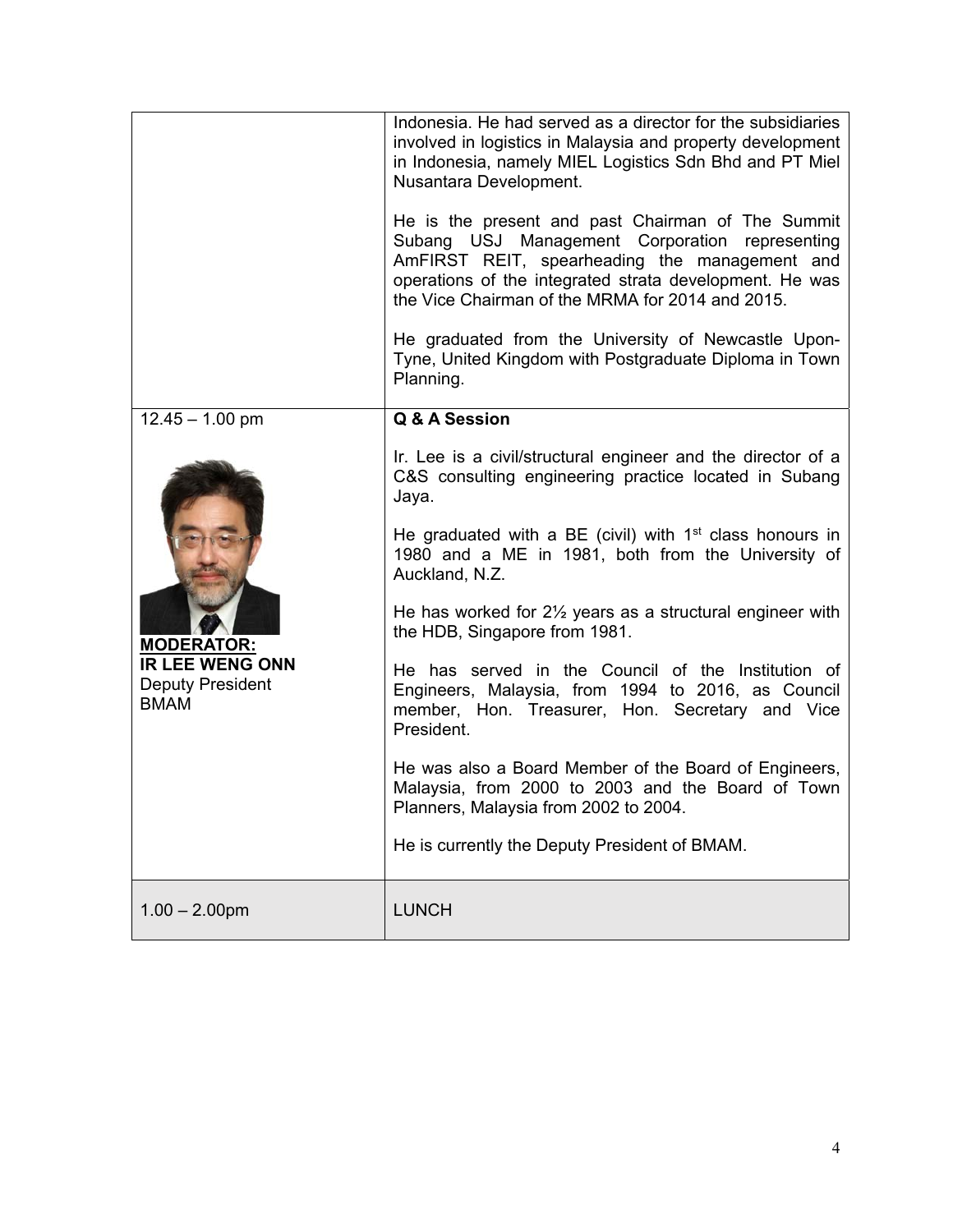| $02.00 - 03.00$ pm                                                                         | Refurbishment for Strata Properties - to do or not to<br>do?                                                                                                                                                                                                                                                                                                                                                                                                                                                                                                                                                                                           |
|--------------------------------------------------------------------------------------------|--------------------------------------------------------------------------------------------------------------------------------------------------------------------------------------------------------------------------------------------------------------------------------------------------------------------------------------------------------------------------------------------------------------------------------------------------------------------------------------------------------------------------------------------------------------------------------------------------------------------------------------------------------|
|                                                                                            | With her main area of litigation in property (housing &<br>strata disputes) including contractual, commercial disputes<br>and tortious claims, Datin Harwinder shares her wealth of<br>legal experience with case studies on controversies in the<br>refurbishment of strata properties, from the<br>legal<br>requirements to the sharing of costs etc.                                                                                                                                                                                                                                                                                                |
| <b>DATIN HARWINDER KAUR</b><br><b>Advocate &amp; Solicitor</b><br>AJ Ariffin, Yeo & Harpal | Her presentation will include case studies where the<br>management corporation (MC) managed to appeal against<br>the court's decision for proprietors not to pay for<br>refurbishments.<br>Nevertheless,<br>there<br>were<br>several<br>proprietors who still refused to pay, resulting in the MC<br>filing claims with Strata Management Tribunal (SMT) and<br>Datin Harwinder will share further scenarios in this ongoing<br>saga including another case where proprietors are seeking<br>one flat uniform rate of maintenance.                                                                                                                     |
|                                                                                            | $***$<br>Datin Harwinder is an Advocate and Solicitor with AJ<br>Ariffin, Yeo & Harpal and was appointed as the President<br>of the Strata Management Tribunal (SMT) on 1 July 2018.<br>Subsequently, her tenure as President was extended on<br>12 March 2021 for a further 3 years. As President of the<br>SMT, she hears strata disputes and is well versed with the<br>Strata Management Act and the Regulations made<br>thereunder. In hearing such Strata disputes, the rules of<br>court, 2012 are important. Her vast experience in<br>conducting trials guided by the rules of procedure has<br>greatly assisted her as President of the SMT. |
| $03.00 - 03.45$ pm                                                                         | DILEMMA, DILEMMA, DILEMMA - single rate or multi                                                                                                                                                                                                                                                                                                                                                                                                                                                                                                                                                                                                       |
| <b>MS LEE KIM NOOR</b>                                                                     | rate ? (Part 1)<br>Ms KN Lee will impart her invaluable and experience on<br>the ground with key case studies and proposal for how to<br>move forward practically.                                                                                                                                                                                                                                                                                                                                                                                                                                                                                     |
|                                                                                            | The latest case law affirmatively confirmed the usage of a<br>single rate but this has inadvertently resulted in problems<br>faced on the ground and other matters involving<br>weightage, practical and human issues.<br>Do we move<br>forward or move backward and what are the challenges?<br>$***$                                                                                                                                                                                                                                                                                                                                                 |
| Principal<br><b>KN Lee Associates</b>                                                      | Ms KN Lee has been practicing law since she graduated<br>with honours from University of Malaya and subsequently<br>obtaining MBA from USM. Ms KN Lee is a regular and<br>sought after speaker in various seminars on topic related                                                                                                                                                                                                                                                                                                                                                                                                                    |